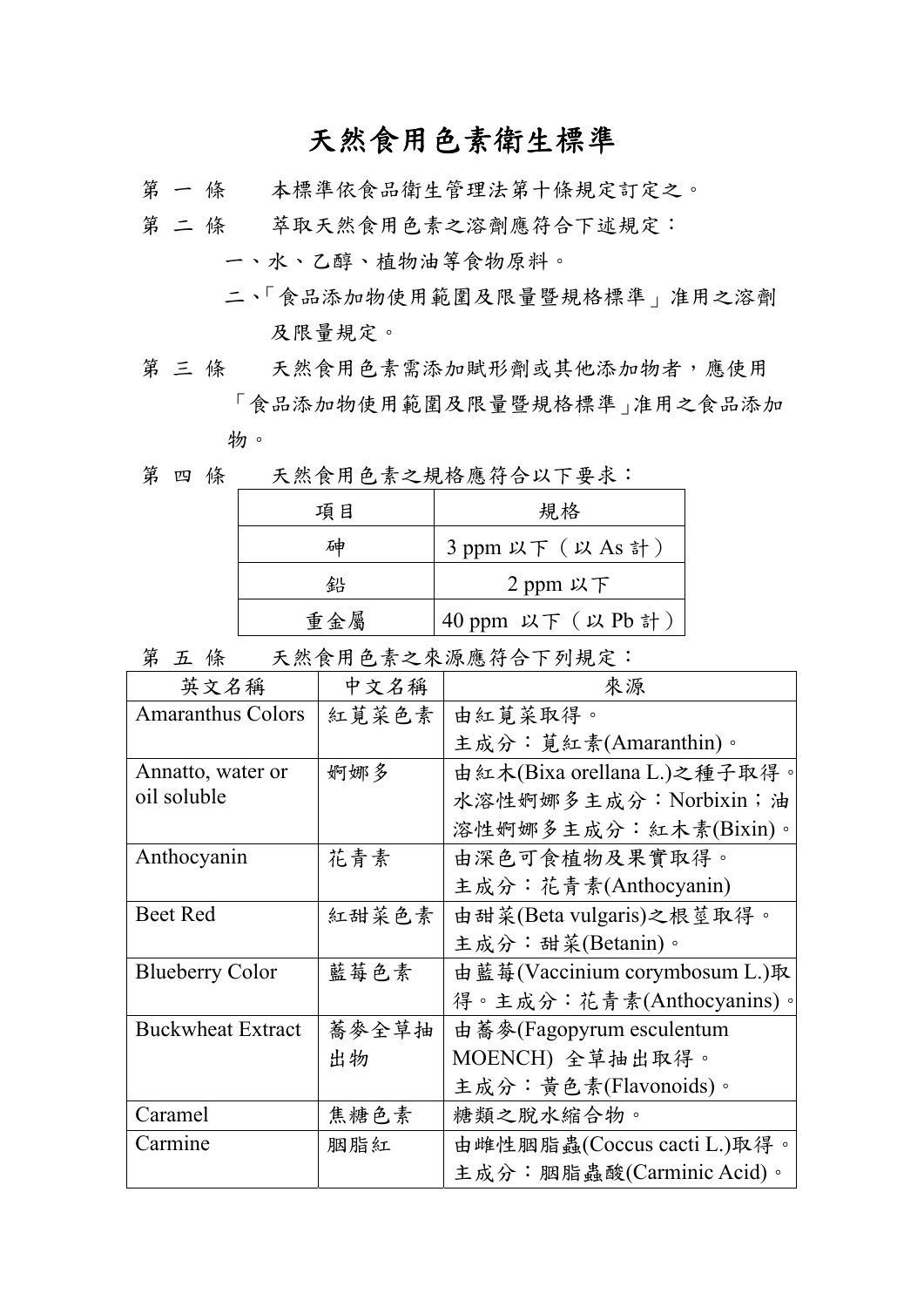| 英文名稱                     | 中文名稱   | 來源                               |
|--------------------------|--------|----------------------------------|
| <b>Carrot Colors</b>     | 胡蘿蔔色素  | 由胡蘿蔔之根莖取得。                       |
|                          |        | 主成分:胡蘿蔔素(β-Carotene)。            |
| <b>Cherry Colors</b>     | 櫻桃色素   | 由櫻桃(Prunus pauciflra BUNCH)取     |
|                          |        | 得。主成分:花青素(Anthocyanins)。         |
| Chlorella Colors         | 綠藻色素   | 由綠藻取得。                           |
|                          |        | 主成分:葉綠素(Chlorophyll)。            |
| Chlorophyll Colors       | 葉綠素    | 由綠色可食植物之葉取得。                     |
|                          |        | 主成分:葉綠素(Chlorophyll)。            |
| Cocoa Colors             | 可可色素   | 由可可(Theobro macacao)之種子取         |
|                          |        | 得。主成分:黄色素(Flavonoids)。           |
| Cottonseed flour         | 棉子粉    | 棉花子經高溫處理後而得之黑褐色                  |
|                          |        | 粉末。                              |
| Corn Colors              | 黄玉蜀黍色  | 由黄玉蜀黍(Zea mays L.)之種子取           |
|                          | 素      | 得。                               |
|                          |        | 主成分:類胡蘿蔔素(Carotenoids)。          |
| Crawfish Colors          | 蟹色素    | 由蟹等之甲殼取得。                        |
|                          |        | 主成分:類胡蘿蔔素(Carotenoids)。          |
| <b>Elderberry Colors</b> | 藍果(蒴藋) | 由藍果(蒴藋) (Sambucus caerulea       |
|                          | 色素     | RAFIN.) 取得。                      |
|                          |        | 主成分:花青素(Anthocyanins)。           |
| Gardenia Blue            | 梔子藍色素  | 由黄梔子色素經酵素處理後所得。                  |
|                          |        | 主成分: Genipin。                    |
| Gardenia Yellow          | 黄梔子色素  | 由黃梔子(Gardinia augusta MERR.      |
|                          |        | vargracliflora HORT)之果實取得。       |
|                          |        | 主成分: 黃梔苷(Crocin)。                |
| Grape Juice Colors       | 葡萄汁色素  | 由葡萄(Vitis vinifera L.)榨汁取得。      |
|                          |        | 主成分:花青素(Anthocyanins)。           |
| <b>Grape Skin Colors</b> | 葡萄果皮色  | 由紅葡萄之果皮取得。                       |
|                          | 素      | 主成分:花青素(Anthocyanins)。           |
| <b>Hibiscus Colors</b>   | 洛神花色素  | 由洛神葵(Hibiscus sabdariffa L.)之花   |
|                          |        | 取得。主成分:花青素(Anthocyanin)。         |
| Laver Colors             | 紫菜色素   | 由紫菜(Porphyra tenera KJELLM.) 取   |
|                          |        | 得。主成分:藻紅素(Phycoerythrin)。        |
| <b>Licorice Colors</b>   | 甘草色素   | 由甘草(Glycyrrhiza glabra L.,       |
|                          |        | Glycyrrhiza uralensis FISCH.)或其他 |
|                          |        | 同屬植物之根及莖取得。                      |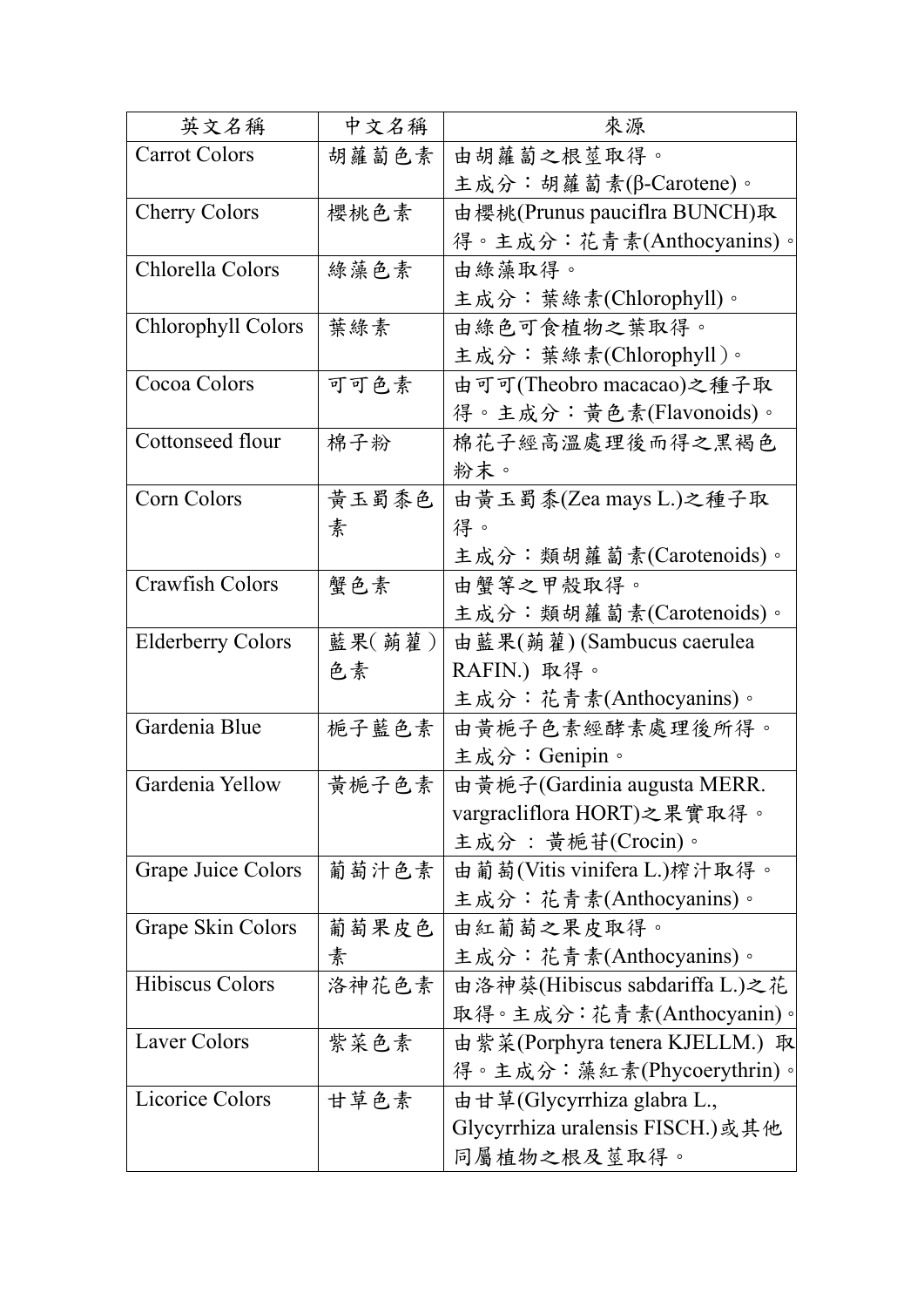| 英文名稱                      | 中文名稱  | 來源                               |
|---------------------------|-------|----------------------------------|
|                           |       | 主成分:黃色素(Flavonoids)。             |
| <b>Monascus Colors</b>    | 紅麴色素  | 由紅麴菌(Monascus purpureus,         |
|                           |       | Monascusanka)產生。                 |
| <b>Mulberry Colors</b>    | 桑椹色素  | 由桑椹(Morus nigra L., M. alba L.)取 |
|                           |       | 得。主成分:花青素(Anthocyanins)。         |
| <b>Onion Colors</b>       | 洋蔥色素  | 由洋蔥(Allium cepa L.)之鱗莖取得。        |
|                           |       | 主成分:黄色素(Flavonoids)。             |
| <b>Orange Colors</b>      | 橘子色素  | 由橘子之果皮取得。                        |
|                           |       | 主成分:類胡蘿蔔素(Carotenoids)。          |
| Paprika Colors            | 紅椒色素  | 由茄科之紅椒(Caprium annuum)果實         |
|                           |       | 取得。                              |
|                           |       | 主成分:類胡蘿蔔素(Carotenoids)。          |
| <b>Peanut Colors</b>      | 花生色素  | 由花生(Arachis hypogaea L.)果實之      |
|                           |       | 內皮取得。                            |
|                           |       | 主成分:黄色素(Flavonoids)。             |
| Perilla Colors            | 紫蘇色素  | 由紫蘇之葉取得。                         |
|                           |       | 主成分:花青素(Anthocyanins)。           |
| Persimmon Colors          | 柿子色素  | 由柿之可食部分經發酵、分離、加                  |
|                           |       | 壓、褐變、過濾、濃縮、乾燥而得。                 |
|                           |       | 主成分:多酚類(Polyphenol)。             |
| Plum Colors               | 李子色素  | 由李子之果皮取得。                        |
|                           |       | 主成分:花青素(Anthocyanins)。           |
| <b>Purple Corn Colors</b> | 紅玉蜀黍色 | 由紅玉蜀黍(Maiz morado)種子之殼           |
|                           | 素     | 取得。                              |
|                           |       | 主成分 : 花青素(Anthocyanins)。         |
| Red Cabbage               | 紫甘藍菜色 | 由紫甘藍菜(Brassica oleracea L. var.  |
| Colors                    | 素     | Capitata DC. ev. Red Acre)之葉取得。  |
|                           |       | 主成分:花青素(Anthocyanins)。           |
| <b>Safflower Yellow</b>   | 紅花黃   | 由紅花(Carthamus tinctorius)之花瓣     |
|                           |       | 取得。主成分:黄色素(Flavonoids)。          |
| Saffron                   | 番紅花色素 | 由番紅花(Crocus sativus L.)之柱頭取      |
|                           |       | 得。                               |
|                           |       | 主成分:黃梔苷(Crocin)及黃梔配質             |
|                           |       | (Crocetin) $\circ$               |
| <b>Shrimp Colors</b>      | 蝦色素   | 由蝦子之甲殼取得。                        |
|                           |       | 主成分:類胡蘿蔔素(Carotenoids)。          |